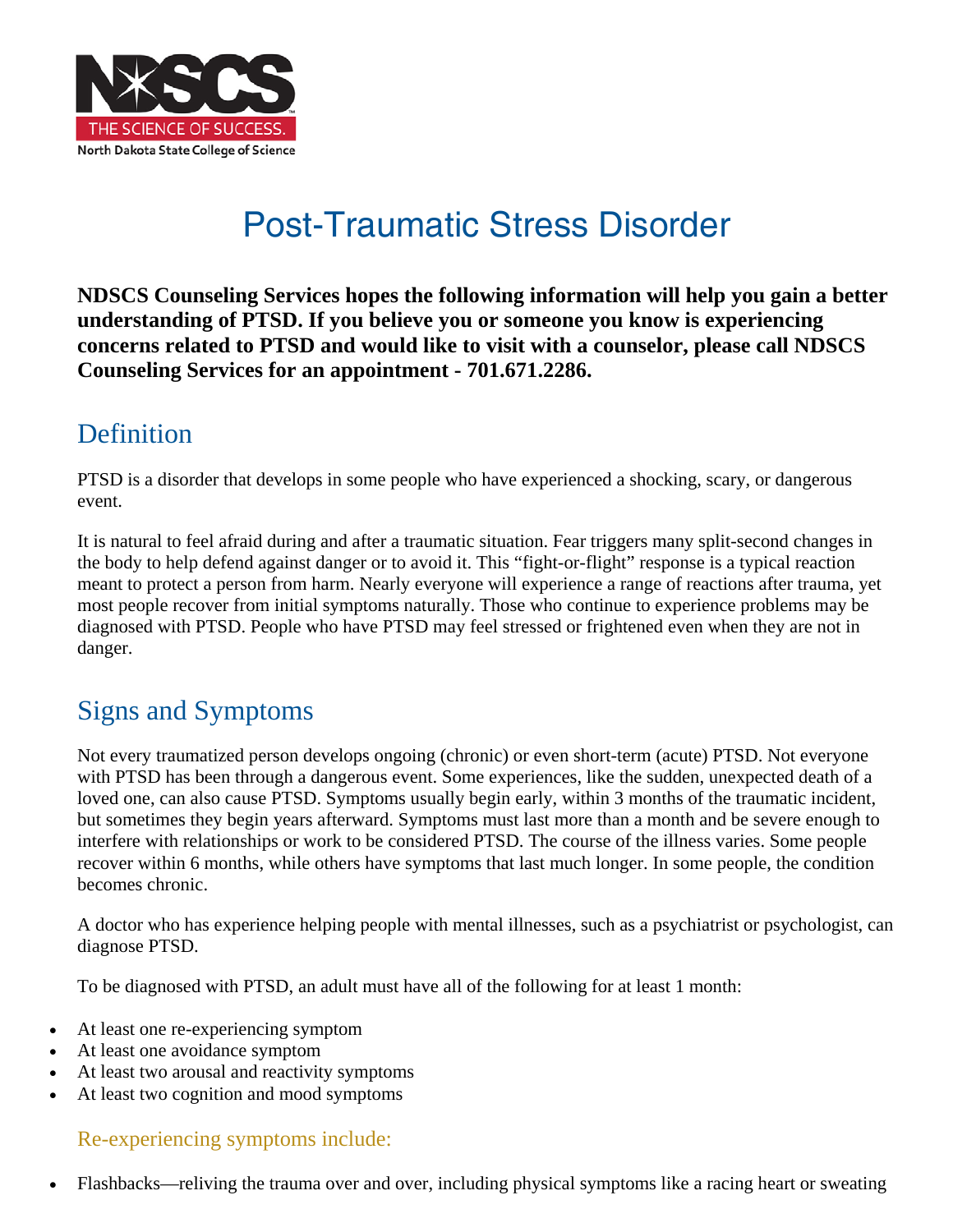- Bad dreams
- Frightening thoughts

Re-experiencing symptoms may cause problems in a person's everyday routine. The symptoms can start from the person's own thoughts and feelings. Words, objects, or situations that are reminders of the event can also trigger re-experiencing symptoms.

### Avoidance symptoms include:

- Staying away from places, events, or objects that are reminders of the traumatic experience
- Avoiding thoughts or feelings related to the traumatic event

Things that remind a person of the traumatic event can trigger avoidance symptoms. These symptoms may cause a person to change his or her personal routine. For example, after a bad car accident, a person who usually drives may avoid driving or riding in a car.

# Arousal and reactivity symptoms include:

- Being easily startled
- Feeling tense or "on edge"
- Having difficulty sleeping
- Having angry outbursts

Arousal symptoms are usually constant, instead of being triggered by things that remind one of the traumatic events. These symptoms can make the person feel stressed and angry. They may make it hard to do daily tasks, such as sleeping, eating, or concentrating.

### Cognition and mood symptoms include:

- Trouble remembering key features of the traumatic event
- Negative thoughts about oneself or the world
- Distorted feelings like guilt or blame
- Loss of interest in enjoyable activities

Cognition and mood symptoms can begin or worsen after the traumatic event, but are not due to injury or substance use. These symptoms can make the person feel alienated or detached from friends or family members.

It is natural to have some of these symptoms after a dangerous event. Sometimes people have very serious symptoms that go away after a few weeks. This is called acute stress disorder, or ASD. When the symptoms last more than a month, seriously affect one's ability to function, and are not due to substance use, medical illness, or anything except the event itself, they might be PTSD. Some people with PTSD don't show any symptoms for weeks or months. PTSD is often accompanied by depression, substance abuse, or one or more of the other anxiety disorders.

### Do children react differently than adults?

Children and teens can have extreme reactions to trauma, but their symptoms may not be the same as adults. In very young children (less than 6 years of age), these symptoms can include:

Wetting the bed after having learned to use the toilet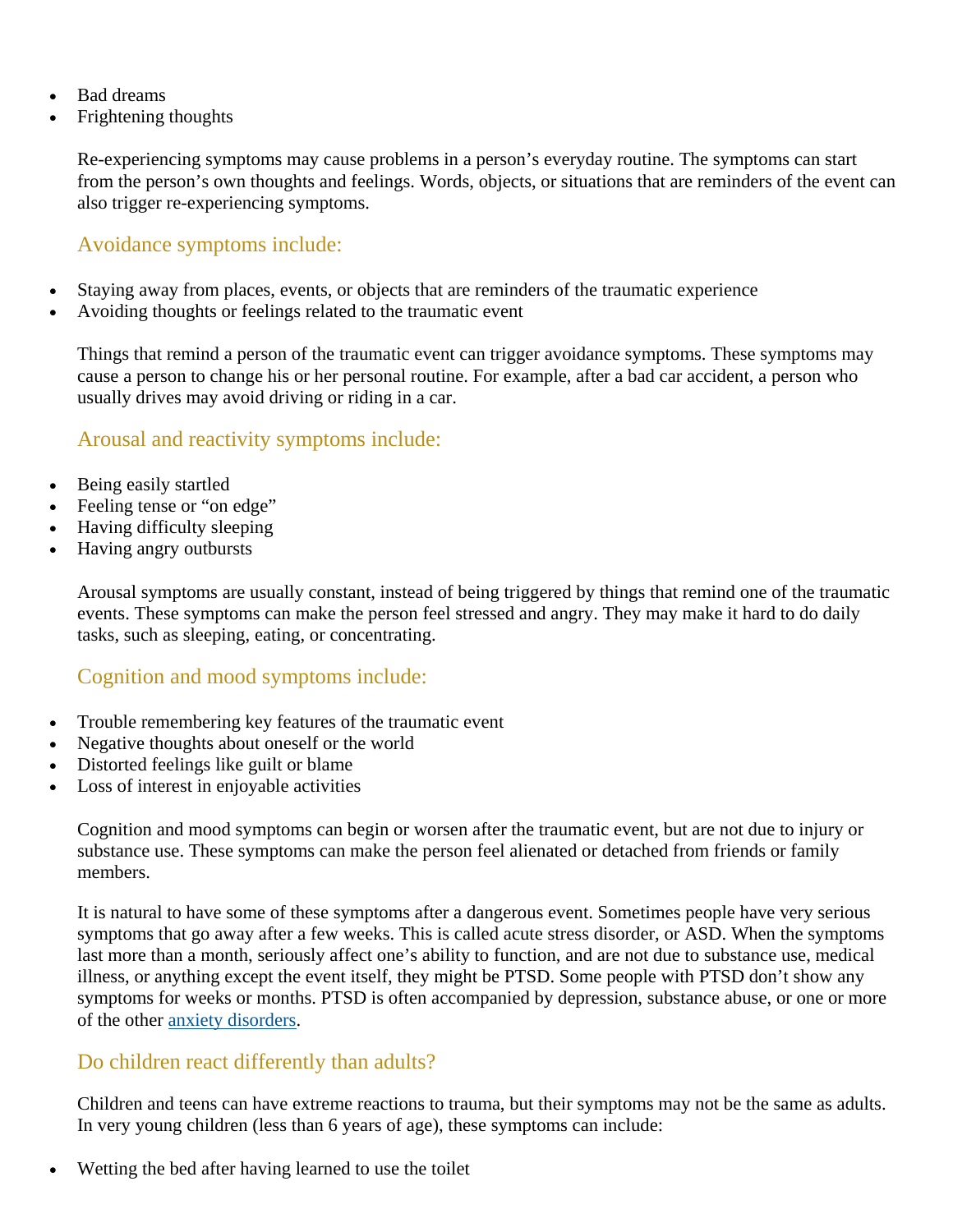- Forgetting how to or being unable to talk
- Acting out the scary event during playtime
- Being unusually clingy with a parent or other adult

Older children and teens are more likely to show symptoms similar to those seen in adults. They may also develop disruptive, disrespectful, or destructive behaviors. Older children and teens may feel guilty for not preventing injury or deaths. They may also have thoughts of revenge. For additional information, visit the Learn More section below. The National Institute of Mental Health (NIMH) offers free print materials in English and Spanish. These can be read online, downloaded, or delivered to you in the mail.

# Risk Factors

Anyone can develop PTSD at any age. This includes war veterans, children, and people who have been through a physical or sexual assault, abuse, accident, disaster, or many other serious events. According to the National Center for PTSD , about 7 or 8 out of every 100 people will experience PTSD at some point in their lives. Women are more likely to develop PTSD than men, and genes may make some people more likely to develop PTSD than others.

Not everyone with PTSD has been through a dangerous event. Some people develop PTSD after a friend or family member experiences danger or harm. The sudden, unexpected death of a loved one can also lead to PTSD.

### Why do some people develop PTSD and other people do not?

It is important to remember that not everyone who lives through a dangerous event develops PTSD. In fact, most people will not develop the disorder.

Many factors play a part in whether a person will develop PTSD. Some examples are listed below. *Risk factors* make a person more likely to develop PTSD. Other factors, called *resilience factors*, can help reduce the risk of the disorder.

### Risk Factors and Resilience Factors for PTSD

Some factors that increase risk for PTSD include:

- Living through dangerous events and traumas
- Getting hurt
- Seeing another person hurt, or seeing a dead body
- Childhood trauma
- Feeling horror, helplessness, or extreme fear
- Having little or no social support after the event
- Dealing with extra stress after the event, such as loss of a loved one, pain and injury, or loss of a job or home
- Having a history of mental illness or substance abuse

Some resilience factors that may reduce the risk of PTSD include:

- Seeking out support from other people, such as friends and family
- Finding a support group after a traumatic event
- Learning to feel good about one's own actions in the face of danger
- Having a positive coping strategy, or a way of getting through the bad event and learning from it
- Being able to act and respond effectively despite feeling fear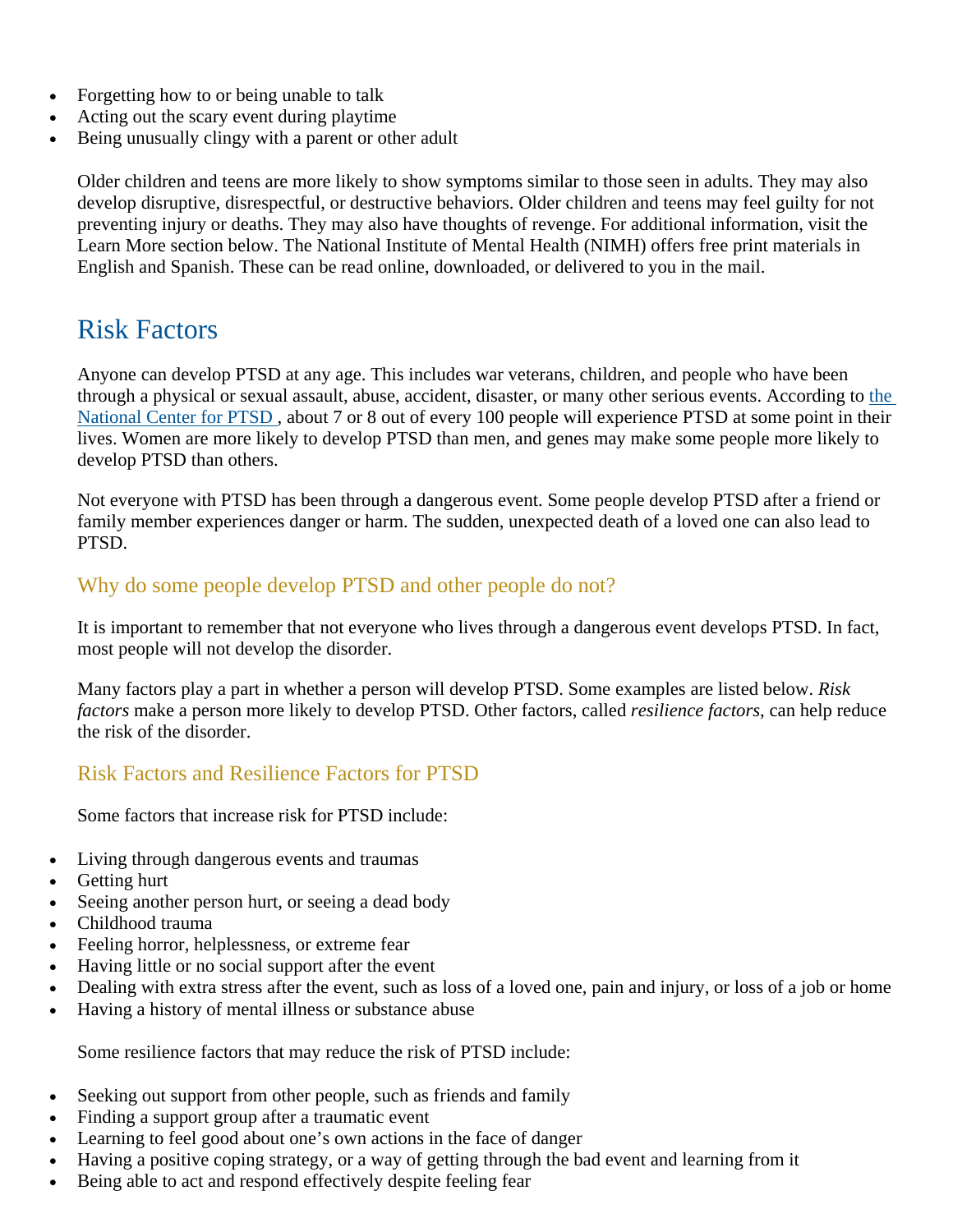Researchers are studying the importance of these and other risk and resilience factors, including genetics and neurobiology. With more research, someday it may be possible to predict who is likely to develop PTSD and to prevent it.

# Treatments and Therapies

The main treatments for people with PTSD are medications, psychotherapy ("talk" therapy), or both. Everyone is different, and PTSD affects people differently so a treatment that works for one person may not work for another. It is important for anyone with PTSD to be treated by a mental health provider who is experienced with PTSD. Some people with PTSD need to try different treatments to find what works for their symptoms.

If someone with PTSD is going through an ongoing trauma, such as being in an abusive relationship, both of the problems need to be addressed. Other ongoing problems can include panic disorder, depression, substance abuse, and feeling suicidal.

### **Medications**

The most studied medications for treating PTSD include antidepressants, which may help control PTSD symptoms such as sadness, worry, anger, and feeling numb inside. Antidepressants and other medications may be prescribed along with psychotherapy. Other medications may be helpful for specific PTSD symptoms. For example, although it is not currently FDA approved, research has shown that Prazosin may be helpful with sleep problems, particularly nightmares, commonly experienced by people with PTSD.

Doctors and patients can work together to find the best medication or medication combination, as well as the right dose. Check the U.S. Food and Drug Administration website (http://www.fda.gov/ ) for the latest information on patient medication guides, warnings, or newly approved medications.

# Psychotherapy

Psychotherapy (sometimes called "talk therapy") involves talking with a mental health professional to treat a mental illness. Psychotherapy can occur one-on-one or in a group. Talk therapy treatment for PTSD usually lasts 6 to 12 weeks, but it can last longer. Research shows that support from family and friends can be an important part of recovery.

Many types of psychotherapy can help people with PTSD. Some types target the symptoms of PTSD directly. Other therapies focus on social, family, or job-related problems. The doctor or therapist may combine different therapies depending on each person's needs.

Effective psychotherapies tend to emphasize a few key components, including education about symptoms, teaching skills to help identify the triggers of symptoms, and skills to manage the symptoms. One helpful form of therapy is called cognitive behavioral therapy, or CBT. CBT can include:

 **Exposure therapy.** This helps people face and control their fear. It gradually exposes them to the trauma they experienced in a safe way. It uses imagining, writing, or visiting the place where the event happened. The therapist uses these tools to help people with PTSD cope with their feelings.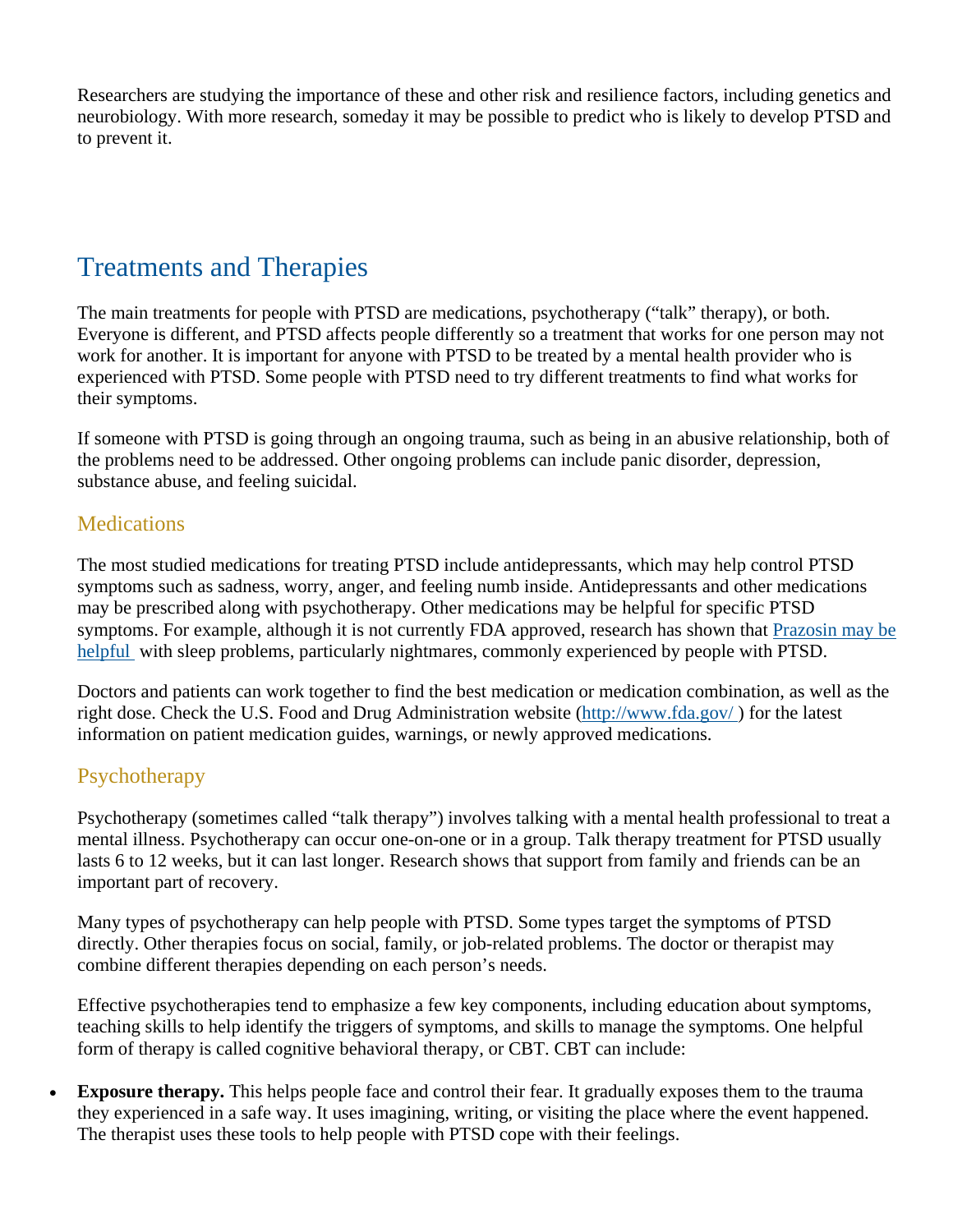**Cognitive restructuring.** This helps people make sense of the bad memories. Sometimes people remember the event differently than how it happened. They may feel guilt or shame about something that is not their fault. The therapist helps people with PTSD look at what happened in a realistic way.

There are other types of treatment that can help as well. People with PTSD should talk about all treatment options with a therapist. Treatment should equip individuals with the skills to manage their symptoms and help them participate in activities that they enjoyed before developing PTSD.

### **How Talk Therapies Help People Overcome PTSD**

Talk therapies teach people helpful ways to react to the frightening events that trigger their PTSD symptoms. Based on this general goal, different types of therapy may:

- Teach about trauma and its effects
- Use relaxation and anger-control skills
- Provide tips for better sleep, diet, and exercise habits
- Help people identify and deal with guilt, shame, and other feelings about the event
- Focus on changing how people react to their PTSD symptoms. For example, therapy helps people face reminders of the trauma.

# Beyond Treatment: How can I help myself?

It may be very hard to take that first step to help yourself. It is important to realize that although it may take some time, with treatment, you can get better. If you are unsure where to go for help, ask your family doctor. You can also check NIMH's Help for Mental Illnesses page or search online for "mental health providers," "social services," "hotlines," or "physicians" for phone numbers and addresses. An emergency room doctor can also provide temporary help and can tell you where and how to get further help. To help yourself while in treatment:

- Talk with your doctor about treatment options
- Engage in mild physical activity or exercise to help reduce stress
- Set realistic goals for yourself
- Break up large tasks into small ones, set some priorities, and do what you can as you can
- Try to spend time with other people, and confide in a trusted friend or relative. Tell others about things that may trigger symptoms.
- Expect your symptoms to improve gradually, not immediately
- Identify and seek out comforting situations, places, and people

Caring for yourself and others is especially important when large numbers of people are exposed to traumatic events (such as natural disasters, accidents, and violent acts). For more information, see the Learn More section, below.

# Next Steps for PTSD Research

In the last decade, progress in research on the mental and biological foundations of PTSD has lead scientists to focus on better understanding the underlying causes of why people experience a range of reactions to trauma.

- NIMH-funded researchers are exploring trauma patients in acute care settings to better understand the changes that occur in individuals whose symptoms improve naturally.
- Other research is looking at how fear memories are affected by learning, changes in the body, or even sleep.
- Research on preventing the development of PTSD soon after trauma exposure is also under way.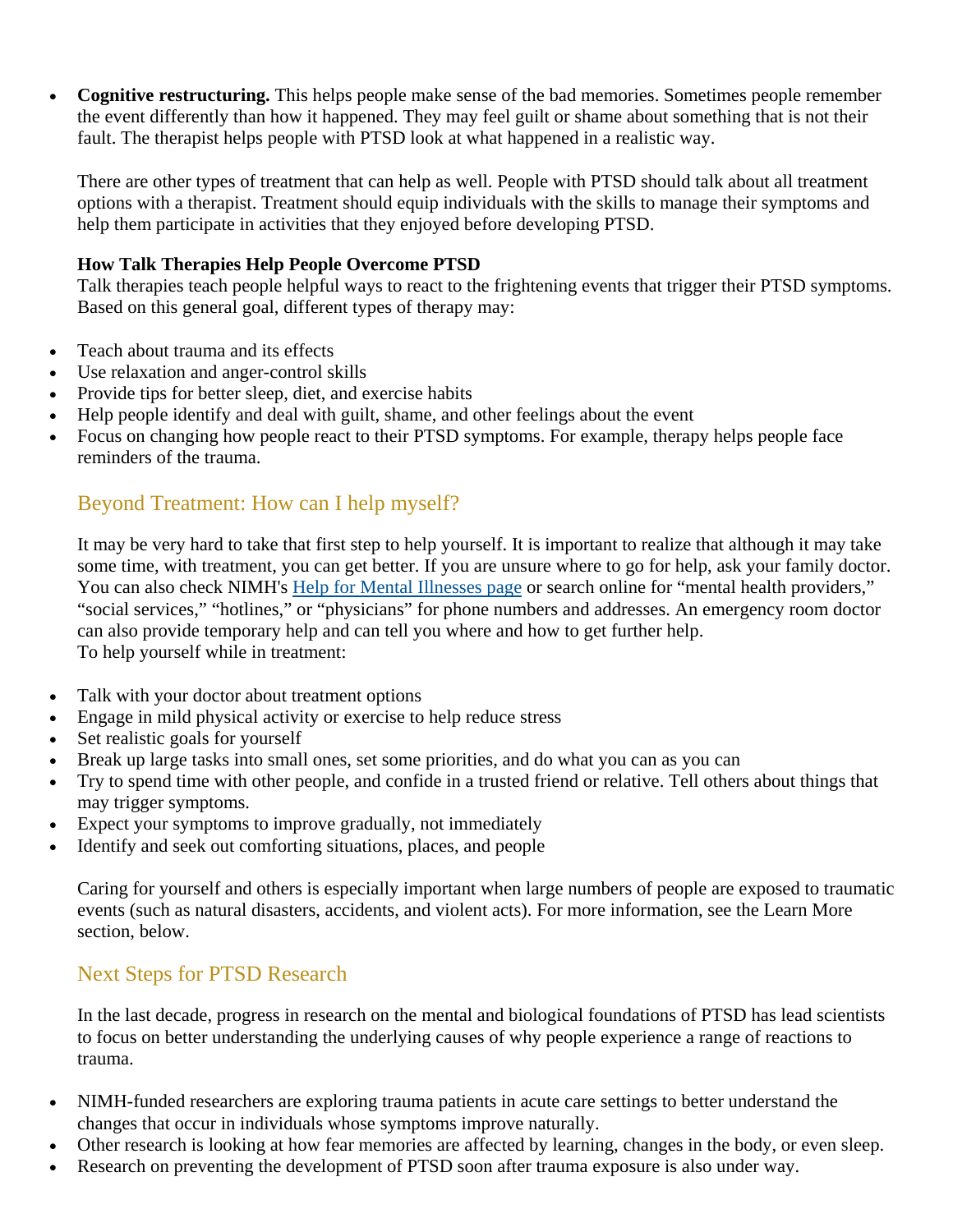- Still other research is attempting to identify what factors determine whether someone with PTSD will respond well to one type of intervention or another, aiming to develop more personalized, effective, and efficient treatments.
- As gene research and brain imaging technologies continue to improve, scientists are more likely to be able to pinpoint when and where in the brain PTSD begins. This understanding may then lead to better targeted treatments to suit each person's own needs or even prevent the disorder before it causes harm.

#### Learn More

#### Free Booklets and Brochures

You can download or order free copies of the following booklets and brochures in English or en Español:

- **Helping Children and Adolescents Cope with Violence and Disasters: What Community Members Can Do**: A brochure that describes what community members can do to help children and adolescents cope with violence and disasters.
- **Helping Children and Adolescents Cope with Violence and Disasters: What Parents Can Do:** A brochure that describes what parents can do to help children and adolescents cope with violence and disasters.
- **Helping Children and Adolescents Cope with Violence and Disasters: What Rescue Workers Can Do**: A brochure that describes what rescue workers can do to help children and adolescents cope with violence and disasters.
- **Post-Traumatic Stress Disorder:** This brochure describes post-traumatic stress disorder, signs and symptoms, treatment choices, and helpful resources.

#### Multimedia

- **Watch: Dr. Daniel Pine on Boosting Resilience to PTSD**: Dr. Daniel Pine on a NIH study that tracked Israeli soldiers through deployment to ID predictors. Study found that soldiers preoccupied with threat at the time of enlistment or with avoiding it just before deployment were more likely to develop post-traumatic stress disorder (PTSD).
- For more videos, visit PTSD Multimedia.

#### Federal Resources

- MedlinePlus offers information in English and en Español.
- The National Center for PTSD, part of the U.S. Department of Veterans Affairs, has a website with targeted information for anyone interested in PTSD (including veterans, family, and friends) and for professional researchers and health care providers. The site also offers videos and information about an online app called PTSD Coach.
- Clinician's Guide to Medications for PTSD : This material was developed for researchers, providers and helpers by the U.S. Department fo Veterans Affairs.
- Mass Trauma:
- o **Information for health care professionals**: The National Center for PTSD offers a page of general information about the effects of events such as natural disasters and terrorist acts, reviews of disaster research, and useful resources for care providers.
- **Information for the general public:** The National Center for PTSD offers a page of resources for people who have experienced an act of terrorism. Materials include resources for survivors and the public, tips for veterans coping with violent events, and suggestions for helping caregivers respond to children.